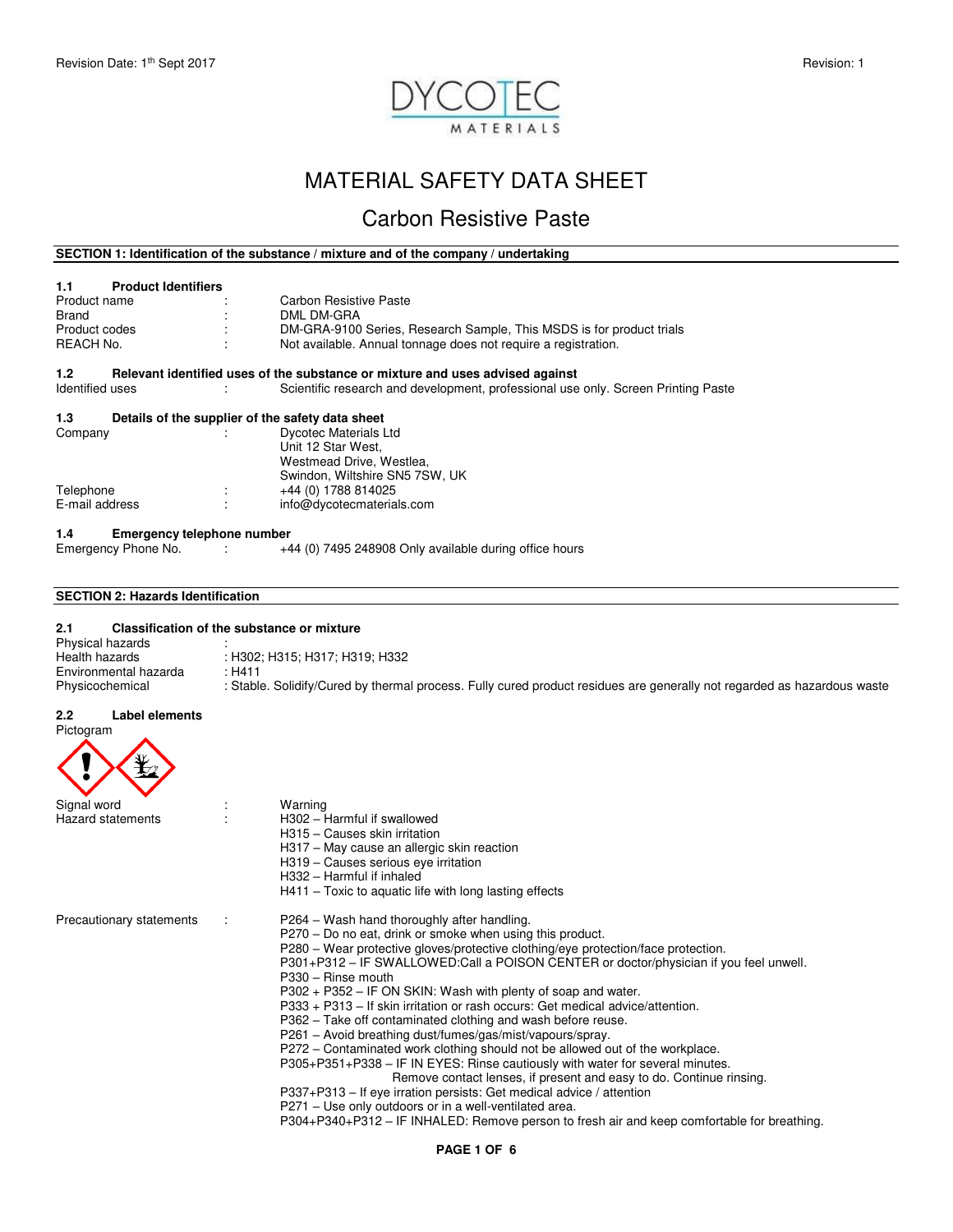# Call a POISON CENTER or doctor/physician if you feel unwell

- P273 Avoid release to the environment
- P391 Collect spillage
- P501 Dispose off contents/container in accordance with local/regional/national/international regulations

# **2.3 Other hazards**

No data available

## **SECTION 3: COMPOSITION/INFORMATION ON INGREDIENTS**

## **3.2 Mixtures**

| Blended Adhesion Resin; Synonyms: |                                | 20% |
|-----------------------------------|--------------------------------|-----|
| CAS#:                             | EC#                            |     |
| Classification                    | H317<br>H319.<br>H411<br>H315. |     |
|                                   |                                |     |

| Alcohols; Synonyms:               |                        | Bal.    |  |
|-----------------------------------|------------------------|---------|--|
| $CAS$ #:                          | $EC#$ :                |         |  |
| Classification                    | H302, H315, H332, H319 |         |  |
|                                   |                        |         |  |
|                                   |                        |         |  |
| Blended Carbon Mixture; Synonyms: |                        | < 50%   |  |
| $CAS$ #:                          | $EC#$ :                |         |  |
| Classification                    |                        |         |  |
|                                   |                        |         |  |
|                                   |                        |         |  |
| Curing promotor ; Synonyms:       |                        | $< 5\%$ |  |
| $CAS$ #:                          | $EC#$ :                |         |  |
| Classification                    | H315                   |         |  |

The full text for all Hazard Statements are displayed in Section 16.

# **SECTION 4: FIRST AID MEASURES**

## **4.1 Description of first aid measures**

## **General information**

Remove affected person from source of contamination. Remove contaminated clothing. First aid personnel must be aware of own risk during rescue. Consult a physician. Show this safety data sheet to the doctor in attendance.

# **Inhalation**

If breathed in, move person into fresh air. If not breathing, give artificial respiration. Consult a physician.

## **Ingestion**

Never give anything by mouth to an unconscious person. Rinse mouth with penty of water. Consult a physician

#### **Skin contact**

Wash off with soap and plenty of water. Consult a physician

#### **Eye contact**

Rinse thoroughly with plenty of water for at least 15 minutes and consult a physician

## **4.2 Most important symptons and effects, both acute and delayed**

The most important known symptoms and effects are described in the labelling (see section 2.2) and or in section 11.

# **4.3 Indication of any immediate medical attention and special treatment needed**

No data available

# **SECTION 5: FIRE-FIGHTING MEASURES**

# **5.1 Extinguishing media**

Suitable extinguishing media Alcohol-resistant foam. Carbon dioxide. Dry powder. Unsuitable extinguishing media for safety reasons: water jet

# **5.2 Special hazards arising from the substance or mixture**

Harmful vapours. Carbon dioxide

#### **5.3 Advice for firefighters**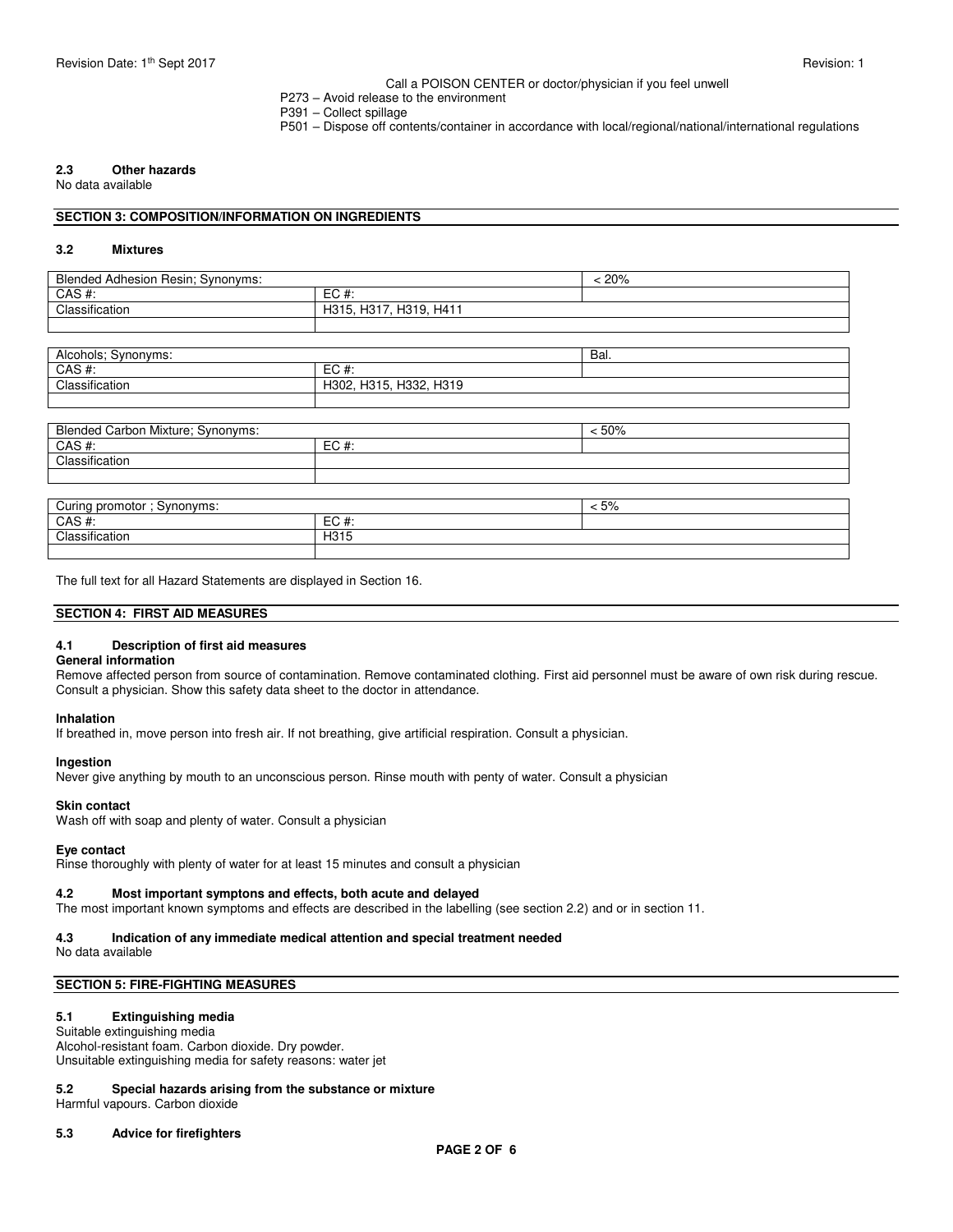Wear self-contained breathing apparatus for firefighting if necessary

# **5.4 Further information**

The product itself does not burn under normal storage condition.

## **SECTION 6: ACCIDENTAL RELEASE MEASURES**

## **6.1 Personal precautions, protective equipment and emergency procedures**

Use personal protective equipment. Avoid breathing vapors, mist or gas. Ensure adequate ventilation. Evacuate personnel to safe areas. Avoid breathing dust. For personal protection see section 8.

## **6.2 Environmental precautions**

Prevent further leakage or spillage if safe to do so. Do not let product enter drains.

## **6.3 Methods and materials for containment and cleaning up**

Wipe up with inert absorbent material and disposal of as hazardous waste. Keep in suitable, closed containers for disposal.

## **6.4 Reference to other sections**

For disposal see section 13.

**SECTION 7: HANDLING AND STORAGE** 

# **7.1 Precautions for safe handling**

Avoid contact with skin and eyes. Avoid inhalation of vapour or mist. For precautions see section 2.2.

# **7.2 Conditions for safe storage, including any incompatibilities**

Store in cool, dry and well-ventilated place. Store in tightly sealed containers to prevent misoture absorption and loss of volatiles. Excesive heat over long periods of time will degrade the resin. Kept upright to prevent leakage.

# **7.3 Specific end use(s)**

Apart from the uses mentioned in section 1.2 no other specific uses are stipulated

# **SECTION 8: EXPOSURE CONTROLS/PERSONAL PROTECTION**

## **8.1 Control parameters – Components with workplace control parameters**

No occupational exposure limits known.

## **8.2 Exposure Controls**

# **Protective equipment**



## **Appropriate engineering controls**

Handle in accordance with good industrial hygiene and safety practice. Wash hands before breaks and at the end of workday.

## **Eye/face protection**

Use approved safety glasses with side shields. Eyewear complying with an approved standard should be worn if a risk assessment indicate eye contact is possible. The following protection should be worn: Chemical splash goggles or face shield.

## **Hand protection**

Handle with gloves. Gloves must be inspected prior to use. The selected protective gloves have to satisfy the specifications of EU Directive 89/686/EEC and the standard EN 374 derived from it. Wear protective gloves made of the following material: Nitrile rubber. The most suitable glove should be chosen in consultation with the glove supplier/manufacturer, who can provide information about the breakthough time of the glove material. Use proper glove removal technique (without touching glove's outer surface) to avoid skin contact with this product. Dispose of contaminated gloves after use in accordance with applicable laws and good laboratory practices. Wash and dry hands.

# **Other skin and body protection**

Wear appropriate clothing to prevent any possibility of liquid contact and repeated or prolonged vapour contact

## **Hygiene measures**

Do not smoke in work area. Wash hands thoroughly after handling. Promptly remove any clothing that becomes contaminated. When using do not eat, drink orsmoke. Contaminiated clothing should be placed in a closed container for disposal of decontamination. Warn cleaning personnel of any hazardous properties of the product.

## **Respiratory protection**

If ventilation is inadequate, suitable respiratory protection must be worn. Wear a respirator fitted with the following cartridge: Combination filter, type A2/P3. In confined or poorly ventilated spaces, a supplied air respirataaor must be worn.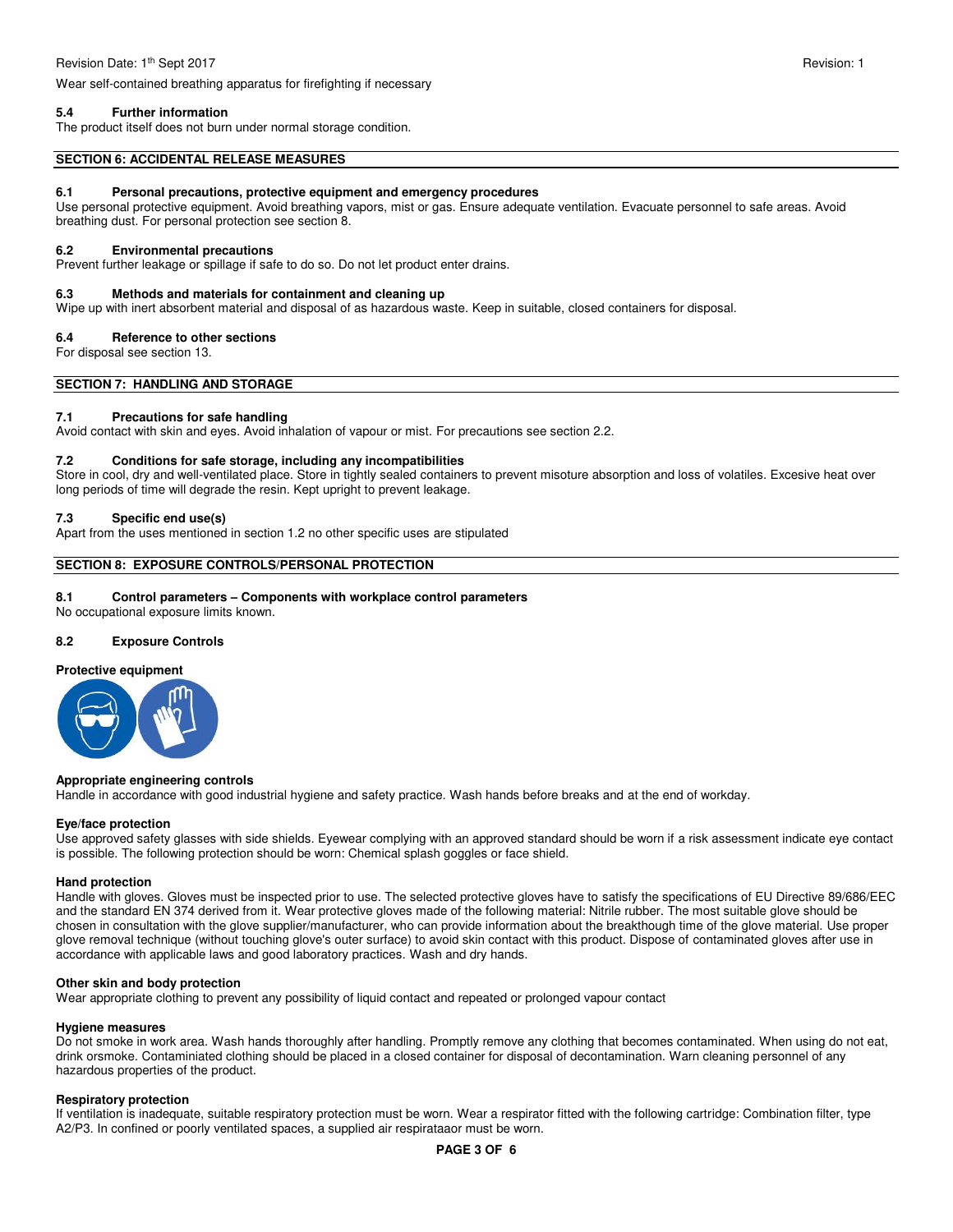# **Control of environmental exposure**

Prevent further leakage or spillage if safe to do so. Do not let product enter drains.

# **SECTION 9: PHYSICAL AND CHEMICAL PROPERTIES**

# **9.1 Information on basic physical and chemical properties**

| Appearance<br>Colour<br>Odour<br>Odour Threshold<br>рH<br>Melting / freezing point<br>Initial boiling point and boiling range<br>Flash point<br>Evaporation rate<br>Flammability (solid, gas)<br>Upper/lower flammability or explosive limits<br>Vapour pressure<br>Vapour density<br>Relative density<br>Water solubility<br><b>Partition coefficient</b><br>Auto-ignition temperature | Paste<br><b>Black</b><br>No data available<br>No data available<br>No data available<br>No data available<br>No data available<br>No data available<br>No data available<br>No data available<br>No data available<br>No data available<br>No data available<br>No data available<br>No data available<br>No data available<br>No data available |
|-----------------------------------------------------------------------------------------------------------------------------------------------------------------------------------------------------------------------------------------------------------------------------------------------------------------------------------------------------------------------------------------|--------------------------------------------------------------------------------------------------------------------------------------------------------------------------------------------------------------------------------------------------------------------------------------------------------------------------------------------------|
|                                                                                                                                                                                                                                                                                                                                                                                         |                                                                                                                                                                                                                                                                                                                                                  |
|                                                                                                                                                                                                                                                                                                                                                                                         |                                                                                                                                                                                                                                                                                                                                                  |
| Decomposition temperature                                                                                                                                                                                                                                                                                                                                                               | No data available                                                                                                                                                                                                                                                                                                                                |
| Viscosity                                                                                                                                                                                                                                                                                                                                                                               | See Batch Specification                                                                                                                                                                                                                                                                                                                          |
| <b>Explosive properties</b>                                                                                                                                                                                                                                                                                                                                                             | No data available                                                                                                                                                                                                                                                                                                                                |
| Oxidizing properties                                                                                                                                                                                                                                                                                                                                                                    | No data available                                                                                                                                                                                                                                                                                                                                |

# **9.1 Other information**

No data available

# **SECTION 10: STABILITY AND REACTIVITY**

#### **10.1 Reactivity**

No data available<br>10.2 Chemic **10.2 Chemical stability**  Stable under recommended storage conditions. Stable at normal ambient temperatures.<br>10.3 Possibility of hazardous reactions **10.3 Possibility of hazardous reactions**  The product can polymerize if the shelf life or storage temperature are greatly exceeded. Heat develops during polymerization. Reacts with peroxide and other radical components. **10.4 Conditions to avoid**  See section 7 – Handling and storage<br>10.5 **Incompatible materials Incompatible materials** Strong oxidizing agents, Strong acids. Strong alkalis. Peroxides. Amines<br>10.6 **Hazardous decomposition products 10.6 Hazardous decomposition products**  Does not decompose when used and stored as recommended. Other decomposition products - no data available In the event of fire - see section 5

# **SECTION 11: TOXICOLOGICAL INFORMATION**

## **Acute toxicity:**

LD50 rat (oral): > 2000 mg/kg LD50 rat (dermal): >2000 mg/kg LD50 rat (inhalation): 4h not determinated This product has not been tested. The statement has been derived from the properties of the individual components.

# **Skin corrosion/irritation:**

Skin-Rabbit; Irritating to skin 4 hour; This product has not been tested. The statement has been derived from the properties of the individual components.

## **Serious eye damage/eye irritation:**

Rabbit: Irritant This product has not been tested. The statement has been derived from the properties of the individual components.

# **Respiratory or skin sensitization:**

Buehler test guinea pig: skin sensitizing This product has not been tested. The statement has been derived from the properties of the individual components.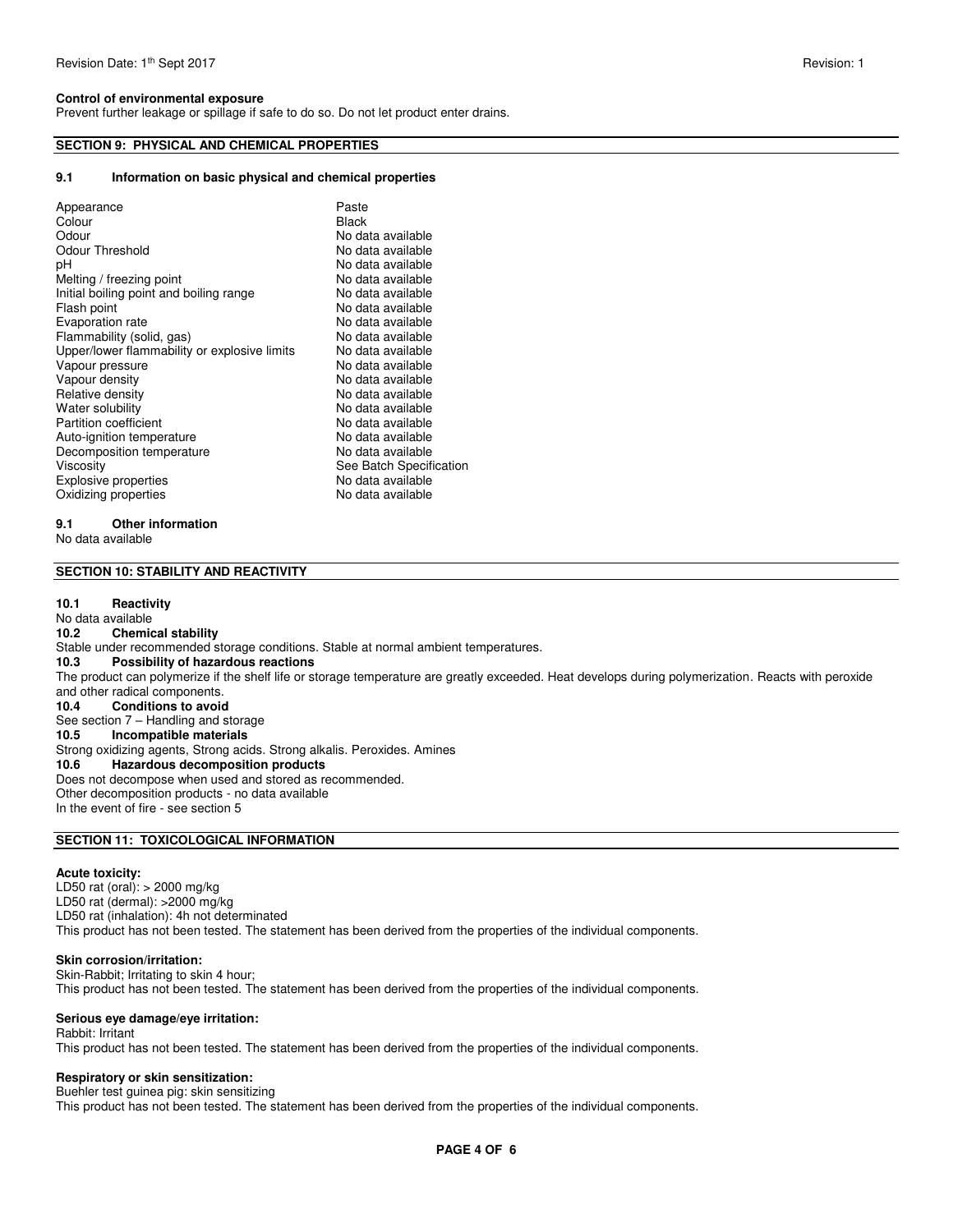#### **Germ cell mutagenicity:**

The substance was not mutagenic in bacteria. The substance was mutagenic in various cell culture test systems; however, these results could not be confirmed in test with mammals. The product has not been tested. The statement has been derived from the properties of the individual components.

**Carcinogenicity:** No data available

**Reproductive toxicity:** No data available

# **Specific target organ toxicity – single exposure:**

A single exposure may have relevant toxic effects on organs named in section 2 of this safety data sheet

## **Specific target organ toxicity – repeated exposure:**

After repeated exposure the prominent effect is local irritation. The product has not been tested. The statement has been derived from the properties of the individual components.

**Aspiration hazard:** No data available

#### **Signs and Symptoms of Exposure:** No data available

#### **Additional Information:** No data available.

To the best of our knowledge, the chemical, physical and toxicological properties have not been thoroughly investigated.

# **SECTION 12: ECOLOGICAL INFORMATION**

**Ecotoxicity**  Do not empty into drains, soil or bodies of water. Toxic to aquatic organisms, may cause long term aderse effects in the aquatic enviroment

**12.1 Toxicity**  no data available<br>12.2 Persist **12.2 Persistence and degradability**  no data available<br>12.3 **Bioacc 12.3 Bioaccumulative potential**  no data available **12.4 Mobility in soil**  no data available<br>12.5 Result **12.5 Results of PBT and vPvB assessment**  no data available **12.6 Other adverse effects**  no data available

## **SECTION 13: DISPOSAL CONSIDERATIONS**

#### **13.1 Waste treatment methods**

# **General Information**

When handling waste, the safety precautions applying to handling of the product should be considered. Do not dump into any sewers, on the ground, or into any body of water. Not to be disposed of together with household waste. Any disposal practice must be in compliance with all local and national laws and regulations. Handle and dispose contaminated packages in the same way as the product itself. Fully cured product residues are generally not regarded as hazardous waste.

# **Disposal methods**

Burn in a chemical incinerator equipped with an afterburner and scrubber but exert extra care in igniting as this material is highly flammable. Offer surplus and non-recyclable solutions to a licensed disposal company.

### **Contaminated packaging**

Dispose of as unused product.

## **SECTION 14: TRANSPORT INFORMATION**

#### **14.1 UN number**

| - - -<br>∼<br>. | -<br>IML.<br>$\mathbf{H}$ | IΔ<br>חור<br>ır |
|-----------------|---------------------------|-----------------|
| ے ں،            | IN                        | IN              |

#### **14.2 UN proper shipping name**

| ADR/RID                                                      | IMDG | IAT |  |  |
|--------------------------------------------------------------|------|-----|--|--|
| N.O.S.<br>Environmentally Hazardous<br>Substance.<br>Liquid. |      |     |  |  |
|                                                              |      |     |  |  |

# **14.3 Transport hazard class(es)**

| $\overline{\phantom{a}}$<br>∵ ר∪.<br>-<br>บเ<br>v | <b>IMDG</b> | .<br>A<br>. . |
|---------------------------------------------------|-------------|---------------|
| $\sim$ $\sim$ $\sim$<br>15M<br>−<br>J.<br>.       |             |               |